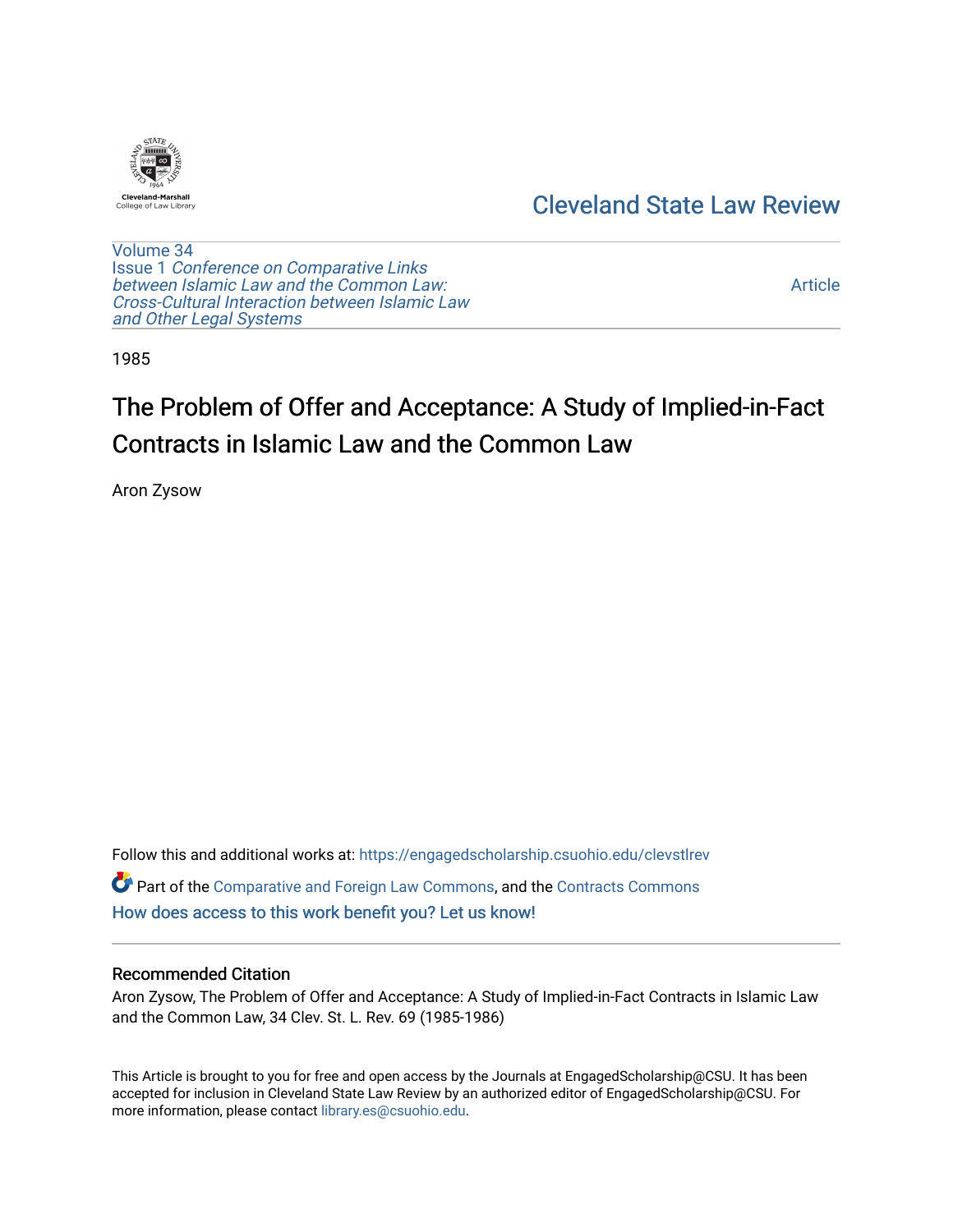## THE PROBLEM OF OFFER AND ACCEPTANCE: A STUDY OF IMPLIED-IN-FACT CONTRACTS IN ISLAMIC LAW AND THE COMMON LAW

ARON ZYsow\*

| I. IMPLIED-IN-FACT CONTRACTS IN ISLAMIC LAW     | -69  |
|-------------------------------------------------|------|
| II. IMPLIED-IN-FACT CONTRACTS IN THE COMMON LAW | - 72 |
| III. Grants, Not Promises                       | 74   |
|                                                 | 76   |

#### I. IMPLIED-IN-FACT **CONTRACTS IN** ISLAMIC LAW

Every student of Islamic law is familiar with the formation of contract **by** offer *(jdb)* and acceptance *(qabUd).* **Of** the rules of *jdb* and *qabl* one can quote Karl Llewellyn's statement about their common law counterparts: they "have been worked over; they have been written over; they have been shaped and rubbed smooth with pumice, they wear the rich deep polish of a thousand class rooms."' The apparent prominence of offer and acceptance in the two legal systems, however, should not mislead one into seeing similarity where there is significant difference. Some of these differences are the subject of this paper.

This paper will argue two things: one that offer and acceptance play a vastly more important role in the Islamic than in the common law of contract, the other that the Islamic law of contract bears a more significant resemblance to the medieval action of debt than to our modern law of contract. For reasons that will become apparent, this paper will focus on the implied-in-fact contract, that is, the contract formed without an express verbal exchange of offer and acceptance. An example of this type of contract is that which we make when we pay for an item at the checkout counter of a supermarket.

Such implied-in-fact contracts are not problematical for our modern authorities on the law of contract. "Contractual duty," Corbin writes, "is imposed **by** reason of a promissory expression. As to this, there is no difference between an express contract and an implied contract; all con-

**<sup>\*</sup>** A.B., Harvard College; Ph.D., Near Eastern Languages, Harvard University; **J.D.,** Harvard Law School. Currently associated with the law firm of Rosenman, Colin, Freund, Lewis **&** Cohen, New York City.

**I** Llewellyn, *On Our Case-Law of Contract: Offer and Acceptance, 1,* 48 YALE **L.J. 1, 32 (1938).**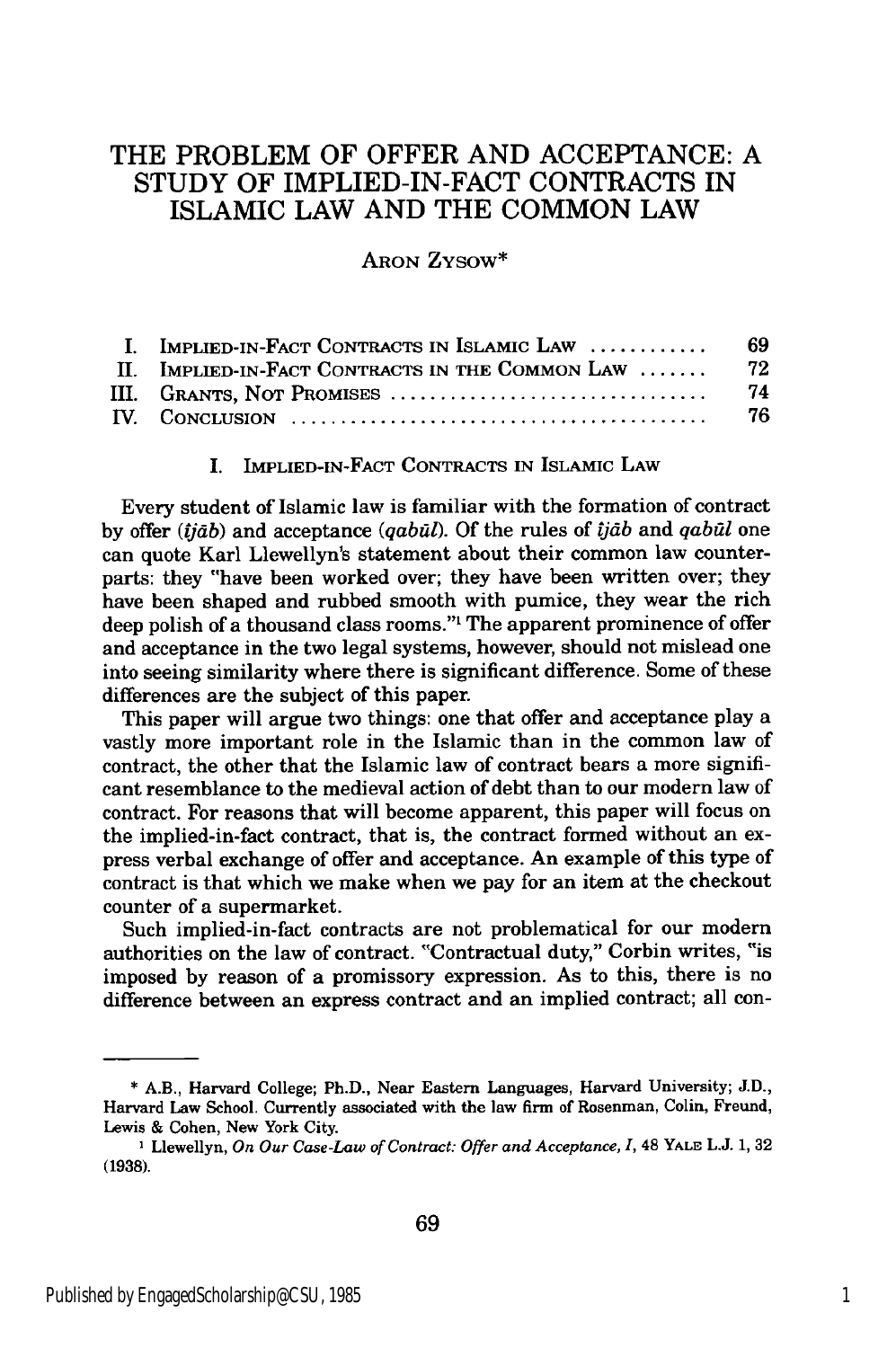tracts are express contracts. But there are different modes of expression."<sup>2</sup> The logic of this position is undeniable. If the basis of contractual liability is mutual consent, what does it matter how this consent is manifested?

The unanimity of modern Anglo-American contract scholars on this point distinctly contrasts with the diversity of Muslim opinion. For centuries, Muslim jurists acrimoniously debated the validity of implied-infact contracts. Their debate can be dated back as far as the tenth century and traced up through the nineteenth century, with an extensive array of arguments on both sides of the issue. Compromise solutions between full validity and invalidity were developed. Only the briefest outline of this complex doctrinal history, one that completely passes over the theological and polemical dimensions of the legal debate, will be given here.

The general development of Muslim teaching on the implied-in-fact contract can be simply summarized. Of the well-known schools of law, only Malikism appears to have recognized the full validity of such contracts throughout its history; classical Hanafism and Hanbalism held the same position. For a long time, the Shafi<sup>c</sup>ites and Shi<sup>c</sup>ites would not recognize the validity of implied-in-fact contracts. This remained the teaching of these schools until the eighteenth and nineteenth centuries, respectively. The fullest surviving discussions of the subject come, in fact, from Shi<sup>c</sup>ite works of the past century.<sup>3</sup>

In view of the fact that the Qur'an and its traditions contain virtually no textual support for the requirement of an express offer and acceptance, and because the Qur'an itself bases the legitimacy of commerce on mutual assent *(tarddt),4* persistent opposition to implied contracts for so many centuries is surprising. This opposition to the implied contract must, at least in part, be explained by the sheer weight of school tradition. Clearly, enormous pressure to bring legal doctrine into conformity with actual practice existed.<sup>5</sup>

The basis for requiring that contracts be formed by a verbal exchange of offer and acceptance is not entirely clear. An unusually explicit statement

<sup>&</sup>lt;sup>2</sup> A. CORBIN, CONTRACTS 18 (1963). The same view is taken in 1 WILLISTON, **CONTRACTS 3 (3d** ed. **1957).** The prevailing tradition is that the implied-in-fact contract "is not an interesting phenomenon at all." *See* **F KESSLER & G.** GILMORE, CONTRACTS: **CASES AND MATERIALS 117 (1970).**

**<sup>3</sup>** The following account draws upon an unpublished paper of mine, *Implied-in-Fact Sales in Islamic Law: The Formalism of Offer and Acceptance..* Full documentation for the statements in the text can be found therein. For a clear historically inadequate treatment, see **1** Y. LNATr **DE BELLEFONDS,** TRAITP **DE** DROIT **MUSULMAN** COMPARt 135-40 **(1965).** Some notion of the Shi'ite discussion can be gathered from **A. AMIR-SOLEYMANI, LA FORMATION ET LES EFFETS DES CONTRATS EN DROIT IRANIEN** COMPARgS **AVEC LE** DROIT **FRANQALS** (1936).

**<sup>&#</sup>x27; QUR'AN** 4:29.

**<sup>5</sup>** The leading statement **of** this tension is 2 AL-GHAZZALi, I14YA **CULOM AL-DIN 85-87 (1967).**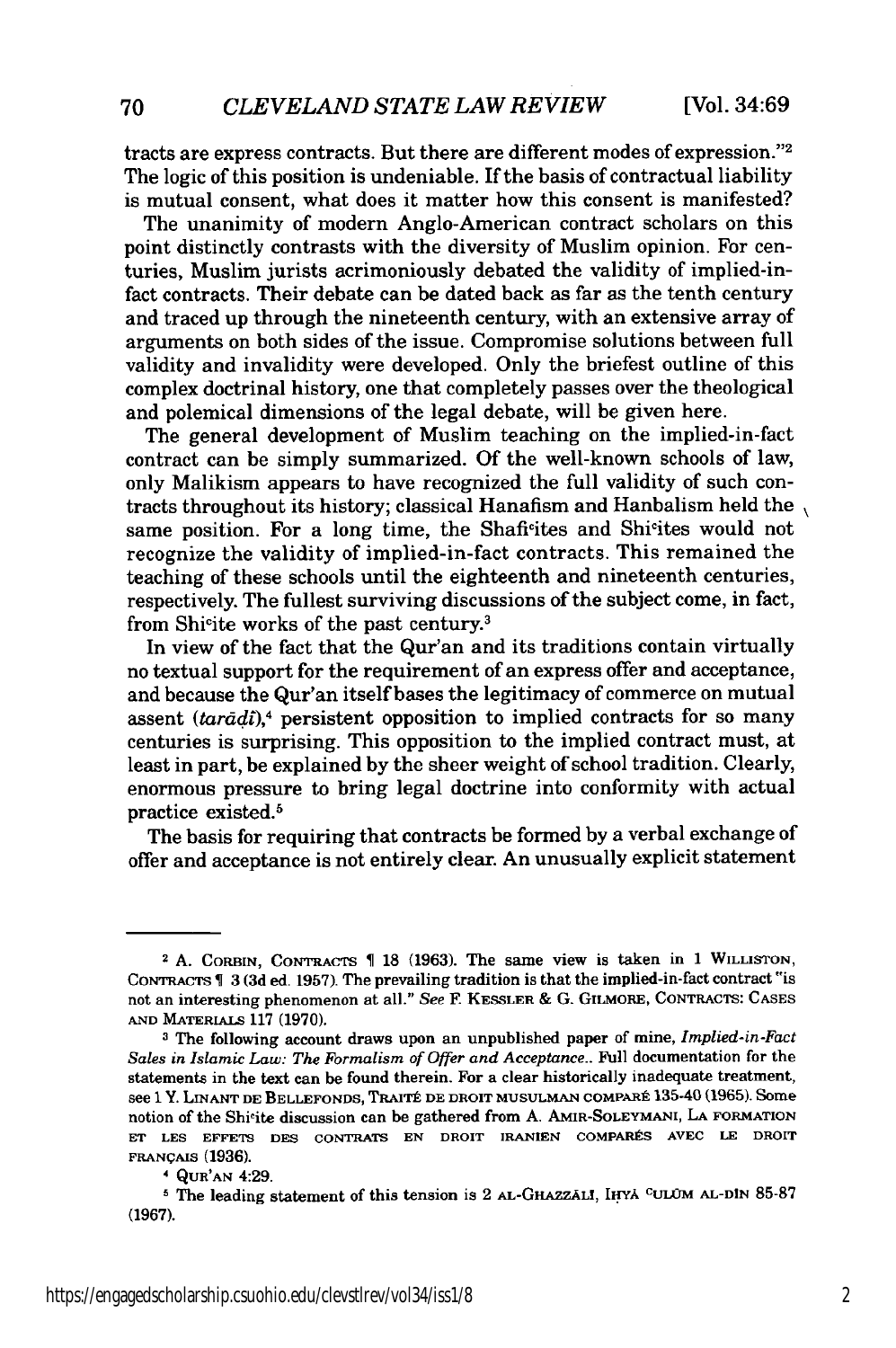**1985-861**

of the underlying policy is, however, provided **by** a Shicite jurist of the eighteenth century:

Sale [the paradigmatic Islamic contract] is not formed by gesture, writing or handshaking or by the likes of *muldmasa, mundbadha* and  $has\bar{a}t$ , even when these are not conjoined with anything that renders the contract conditional or aleatory. None of these operates as a conveyance or even a license to use by virtue of legal principle, consensus and the inadequacy of action to express inner intentions such as that of passing title **....** They do not rise above mere probability, which is not enough .... Furthermore, civil transactions were ordained for the proper ordering of this life, which is desired in itself and for the sake of the world to come. These transactions are a fertile source of dissension, so that they had to be regulated in accordance with something external that could serve to express the inner purposes thereby intended.<sup>6</sup>

The point being made is, to quote a contemporary Romanist, that "delivery is in law a colourless act. It derives its legal colour from the circumstances in which it is made."7 Those Muslim jurists who required an express offer and acceptance regarded only these acts as sufficiently unambiguous to demarcate the legal character of the transaction in question.

The reference to *muldmasa, mundbadha* and *hasct* in the Shicite passage quoted above is interesting, for it may shed light on the original motivating force behind the demand for an express offer and acceptance, a force that did not expend itself for a millennium. These terms, which I have left untranslated, refer to pre-Islamic transactions, all of which were prohibited by the Prophet. Unfortunately, we cannot readily grasp what these transactions involved, for our Islamic sources are already unclear about them.8 Consequently, we do not know what led to their prohibition.

Important for our purposes is the Muslim jurists' belief that these prohibited transactions had involved formal conveyances effected by symbolic, irrational actions. The jurists who demanded an express offer and acceptance based this requirement on the premise that recognizing the passage of title by delivery alone would amount to condoning the survival of these pre-Islamic practices in a new form. For them, implied-in-fact

<sup>&</sup>lt;sup>6</sup> Muhammad Mahdi al-Tabātabā'i (d. 1212/1797-8), quoted by his student al-Jawād al-Husayni in K. **AL-MATAJIR MIN MIFrAi** AL-KARAMA **160** (Cairo **1905).**

**<sup>7</sup>** B. **NICHOLAS,** AN INTRODUCTION TO ROMAN LAW 117 **(1962).**

<sup>&</sup>lt;sup>8</sup> Some of the common explanations are already collected in 2 AL-QAD! AL-NU<sup>C</sup>MAN, DA<sup>c</sup>a'im al-Islām 21-22 (1961). F. Arin, Recherches historiques sur les opérations **USURAIRES ET** ALEATOIRES **EN** DROIT **MUSULMAN** (1909) (summarizing the traditional material).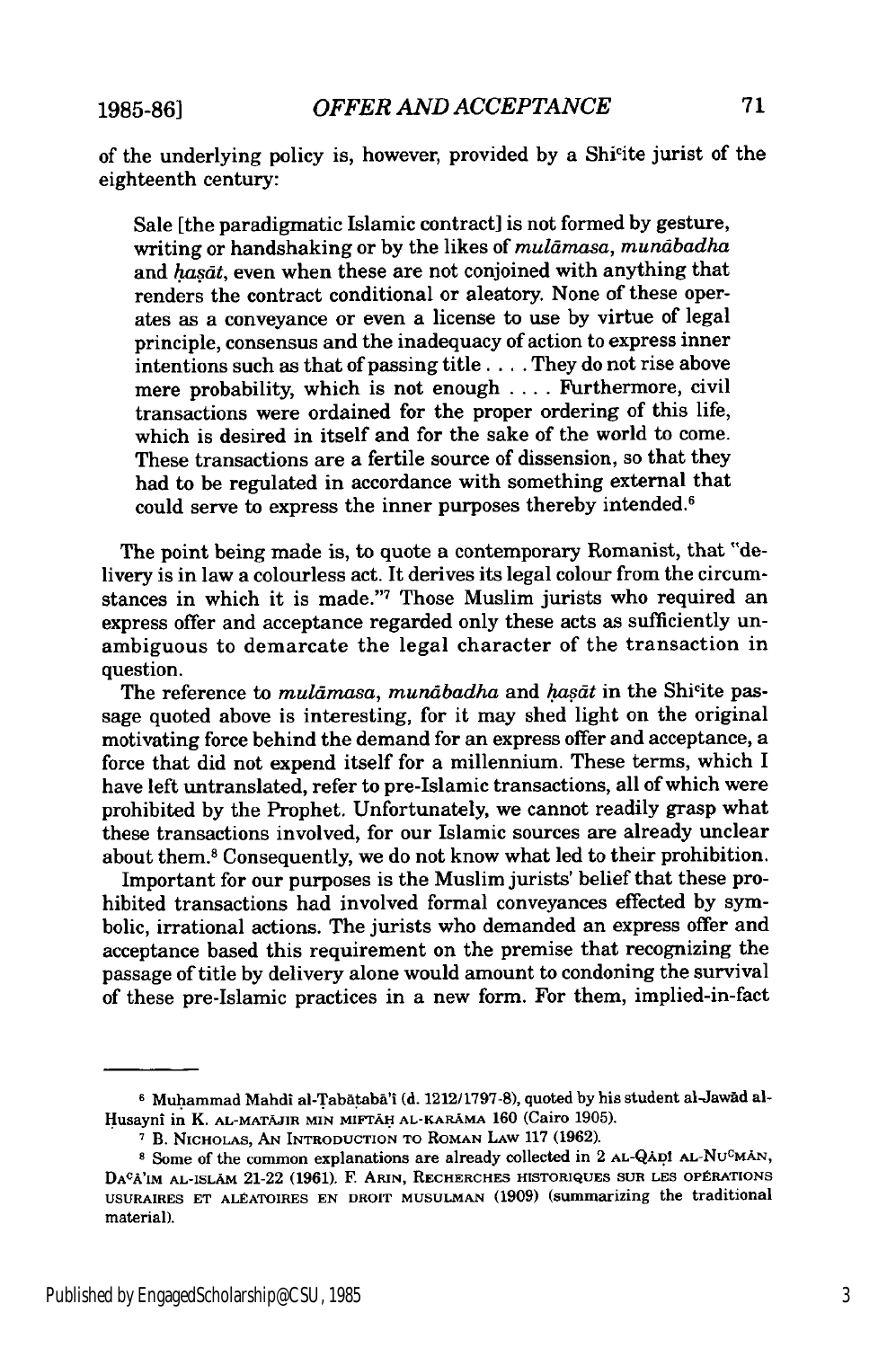contracts were not informal at all, but represented the recrudescence of formalism.9

The dispute surrounding the validity of implied-in-fact contracts concerned the Islamic standard imposed upon parties to a contract for articulating their intent. The disagreement was essentially over applying a broad or a restrictive interpretation of the prophetic prohibitions.

Although put forward as a rejection of formalism, the requirement of an express offer and acceptance cannot itself escape entirely the label of formalistic. In its most rigorous version, this requirement attains a distinctly religious cast which, among other things, calls for the use of fully inflected classical Arabic. 10 Contracts at the time of the Prophet were, after all, concluded in this language.<sup>11</sup> Notably, an oral offer and acceptance were required; writing was not sufficient.<sup>12</sup> This suggests, although it hardly demonstrates, that the prohibited pre-Islamic contracts may have had a religious significance which Islam could not countenance and that the starting point for the centuries-long legal debate was the confrontation of religions.

#### II. IMPLIED-IN-FACT CONTRACTS **IN** THE COMMON LAW

The essential elements of the Islamic debate over implied-in-fact contracts are found in the earliest discussion of the problem, with later writers providing a more refined analysis. The common law development is quite different and reflects the stages, or the layers that constitute the history of the common law of contract. Two of the old forms of action are of direct relevance to our inquiry: debt and *assumpsit,* the origin of our modern law of contract.

Debt, which appeared in the twelfth century, was, in the form of debt *sur contract,* the leading contractual action of medieval law.13 This action was available to enforce an obligation to pay money or to deliver goods sold. To sue in debt the plaintiff was required to point to some transaction, such as a loan or a sale, in which he had already performed his part. The plaintiff also had to show that the debt arose from the transaction; that is, from the conduct of the parties and not from their words. A significant qualification was the requirement that money claimed had to be a sum certain. In the first place, however, this was a rule of pleading and does not indicate much about the transactions that precipitated the institution of

**<sup>9 5</sup> AL-CASQALANi, FATH AL-BARI' 263 (Cairo 1959).**

**<sup>10 3</sup> MUHSIN FAYD AL-KASHANI, AL-MAHAJJA AL-BAYDA' Ft TAHDHIB AL-IHYA 156-58** (Tehran 1339-40/1960-63).

<sup>&</sup>lt;sup>11 C</sup>ALI AL-KARAKI, JAMI<sup>C</sup> AL-MAQASID (unpaginated)(Tehran n.d.).

**<sup>12</sup>***See supra* **note 6** and **accompanying text;** 1 ABO **IsHAQ AL-SHIRAZI, AL-MUHADHDHAB <sup>257</sup>**(Cairo c4sa al-Babi al-Halabi n.d.). **13 S. STOIJAR, A HIsTORY OF CONTRACT AT COMMON LAW 7, 10-11 (1975).**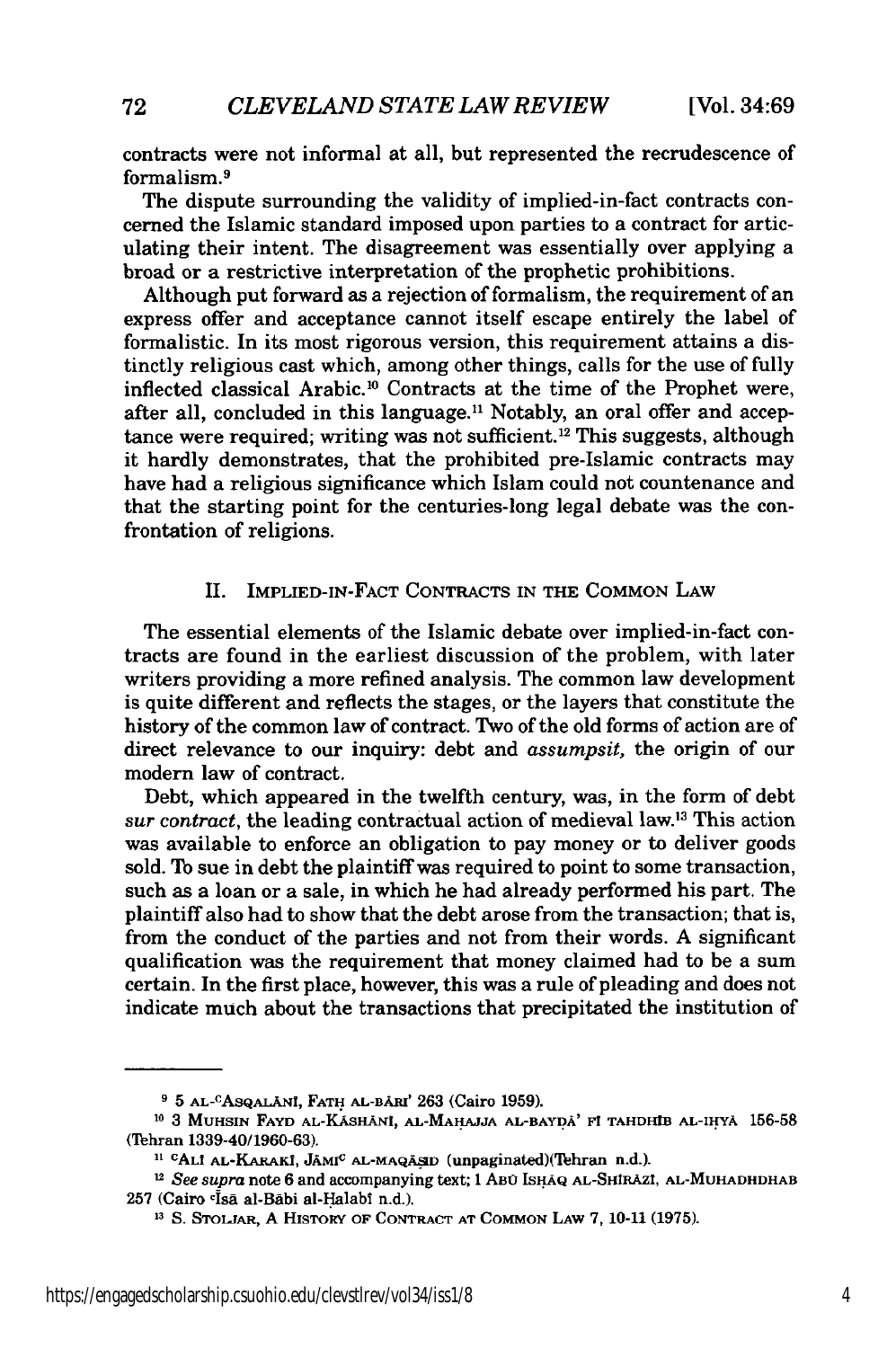the action. Secondly, there were cases in which the sum could be rendered certain by circumstances, such as via market regulations.<sup>14</sup>

The situation in medieval common law was practically the inverse of that in Islamic law. Implied-in-fact contracts (a singularly inappropriate term in this context), enforced by the action of debt, were at the center of the stage. Oral agreements were without sanction in the royal courts; these consisted "but in fleeting words, and no action was allowed in the royal courts for mere breath."<sup>15</sup> An undertaking to do something had to be enforced by the action of covenant, which required a sealed writing.

Debt had a significant drawback which led to its demise, namely, wager of law. A defendant could escape liability by swearing an oath supported by oath-helpers. The increasingly popular action of *assumpsit,* on the other hand, provided for trial by jury. *Slade's Case,* decided in 1602, established that *assumpsit* could be brought in those cases where debt also lay. This crucial step was achieved by importing into every executory contract a promise to perform; it was for the breach of this implied promise that *assumpsit* provided a remedy.<sup>16</sup>

Although the holding in *Slade's Case* refers to executory contracts, the implication of a promise did not require an exchange of words. General allegations of conduct, as in the common counts of *indebitatus assumpsit,* were sufficient. Such allegations were always coupled with the nontraversable allegation of a promise, and in theory, the action was brought for breach of this subsequent promise to pay the amount already owed. The implication of promises reached past the boundary of debt and included those transactions in which no price had been fixed **by** the parties. The law implied a promise to pay the amount the services rendered or the goods delivered were worth, e.g., *quantum meruit* or *quantum valebant.* The same process of implying promises was further extended to cases of unjust enrichment to create the law of quasi-contract.<sup>17</sup>

Throughout these developments, implied-in-fact contracts retained their place at the center of contract law. Although it was established that a promise given for a promise would maintain an action on the case, the way in which mutual promises provided consideration for each other remains something of a puzzle in the common law tradition.<sup>18</sup> It is significant that contracts of sale in which performance had taken place fell outside the Statute of Frauds so as to be enforceable without a signed writing.19

At this stage in the development of contract law we have not encountered any sharp line drawn between implied-in-fact contracts and those

**<sup>14</sup>**A. SIMPSON, A HisroRy **OF THE COMMON** LAW **OF** CONTRAcT **64-65 (1975).**

**<sup>15</sup> J. BAKER, AN INTRODUCTION TO ENGLISH LEGAL** HisTORY **268 (2d** ed. **1979).**

**<sup>16</sup>** *Slade's Case* **(1602),** Rep. 92a, **76** Eng. Rep. **1073.**

**<sup>17</sup>**On these developments see **J.** BAKER, *supra* note **15,** at 306-14.

**<sup>&#</sup>x27;8 J.** MURRAY, MURRAY **ON** CoNTRAcTs **75** (1974).

**<sup>19</sup>** The Statute of Frauds, **29** Car. 2, ch. **3 (1677).**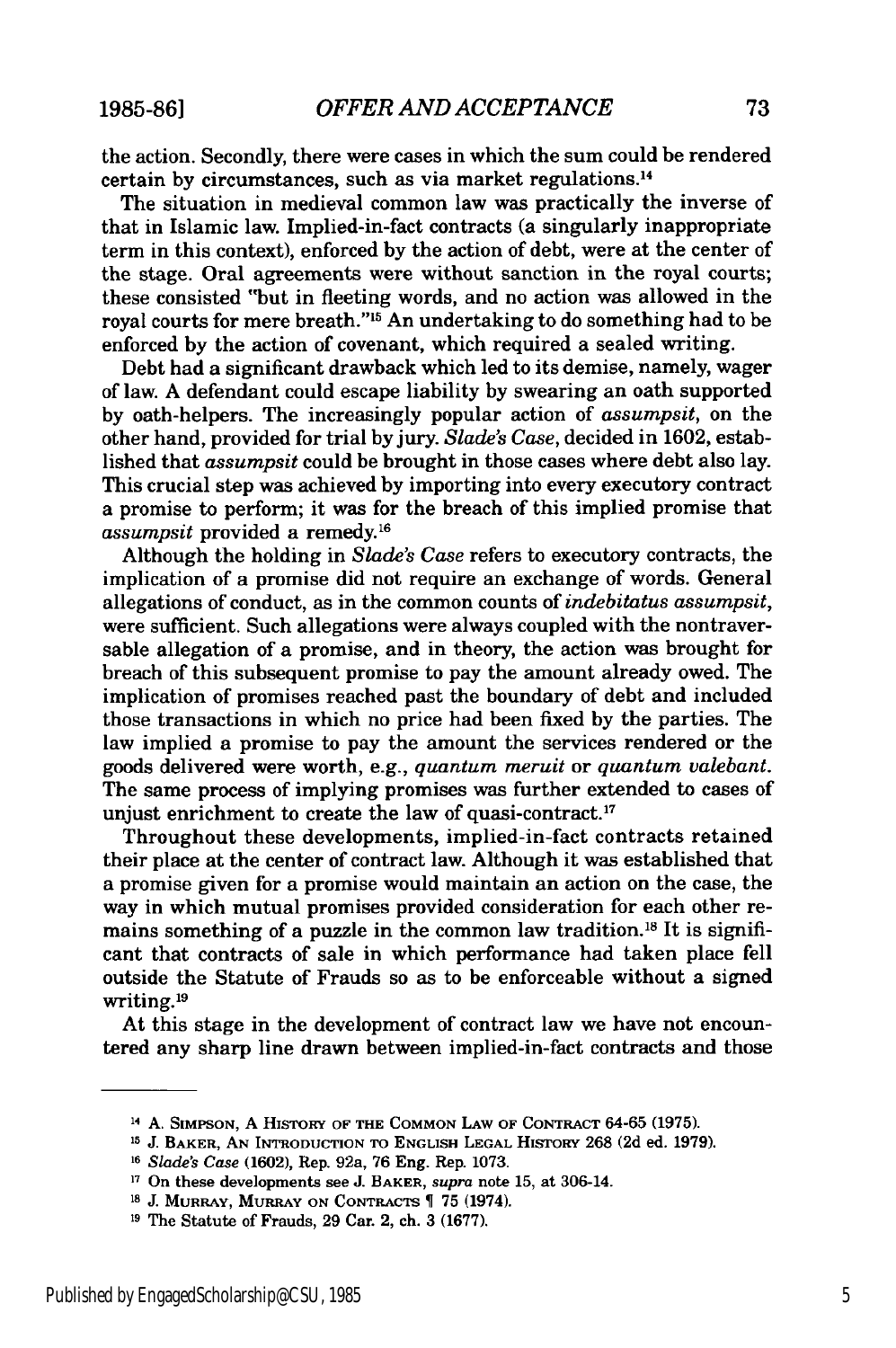formed by the exchange of offer and acceptance. At this stage, it is too early to properly speak of implied-in-fact contracts, which were identified and labeled as such only after offer and acceptance had appeared on the scene in the nineteenth century. Professor Simpson has shown how in the nineteenth century "a doctrine of offer and acceptance was superimposed upon the sixteenth-century requirement of consideration and made to perform some of the same functions and some new ones generated principally by the problem of written contracts by correspondence. $"^{20}$  The formation of contract, previously a question of fact for the jury, became subject to rules designed to provide certainty for businessmen in the area of commercial law.21 Simpson finds the source of this new doctrine in the civil law.22 Offer and acceptance, if he is correct, are not only late-comers but foreign imports.

The innovation of offer and acceptance has been so successfully absorbed that few scholars are puzzled by the relation between offer and acceptance and the promises that the law of contract is supposed to enforce. For nineteenth century legal theorists like Langdell, however, the transformation of an offer into a promise upon acceptance was a question worth addressing.<sup>23</sup>

Some of the difficulties created by the superimposition of the doctrine of offer and acceptance upon that of promises supported by consideration are still with us. In our own day, Karl Llewellyn has attempted to turn back the clock of legal history.24 Llewellyn's goals included obliterating the sharp distinction which had developed between bilateral and unilateral contracts, a distinction which he traced to excessive preoccupation with the doctrine of offer and acceptance.<sup>25</sup>

#### III. GRANTS, NOT PROMISES

Although the allegation of a promise required for bringing *assumpsit* was often fictitious, this did not prevent development of the view that the basis of contractual liability lay in the sanctity of promises. Modern lawyers have almost entirely lost sight of the fact that "promise" in the law of

**21 C. LANGDELL,** SELECTION **OF CASES ON THE** LAW **OF CONTRACTS (1879).** "Everything," Langdell admitted, "except the original offer and the acceptance of it is implied." *Id.* at **993.**

24I owe this observation to S. MILSOM, HISTORICAL **FOUNDATIONS** OF **THE COMMON** LAW (2d ed. 1981), who writes that "common law jurisdictions elsewhere have found it simpler to turn history back, and state the law in terms which give remedies according to the facts without reference to this 'passing of property'." *Id.* at 266. I take this to be a clear reference to the treatment of title in Article 2 of Uniform Commercial Code.

**25** Llewellyn, *supra* note 1, at 33-36. Llewellyn was entirely conscious of the nineteenthcentury roots of the doctrine of offer and acceptance.

<sup>20</sup> Simpson, *Innovation in Nineteenth Century Contract Law,* 91 LAw Q. REV. 247, **258** (1975).

<sup>21</sup>**J.** BAKER, *supra* note 15, at 291.

<sup>2</sup> Simpson, *supra* note 20, at 259.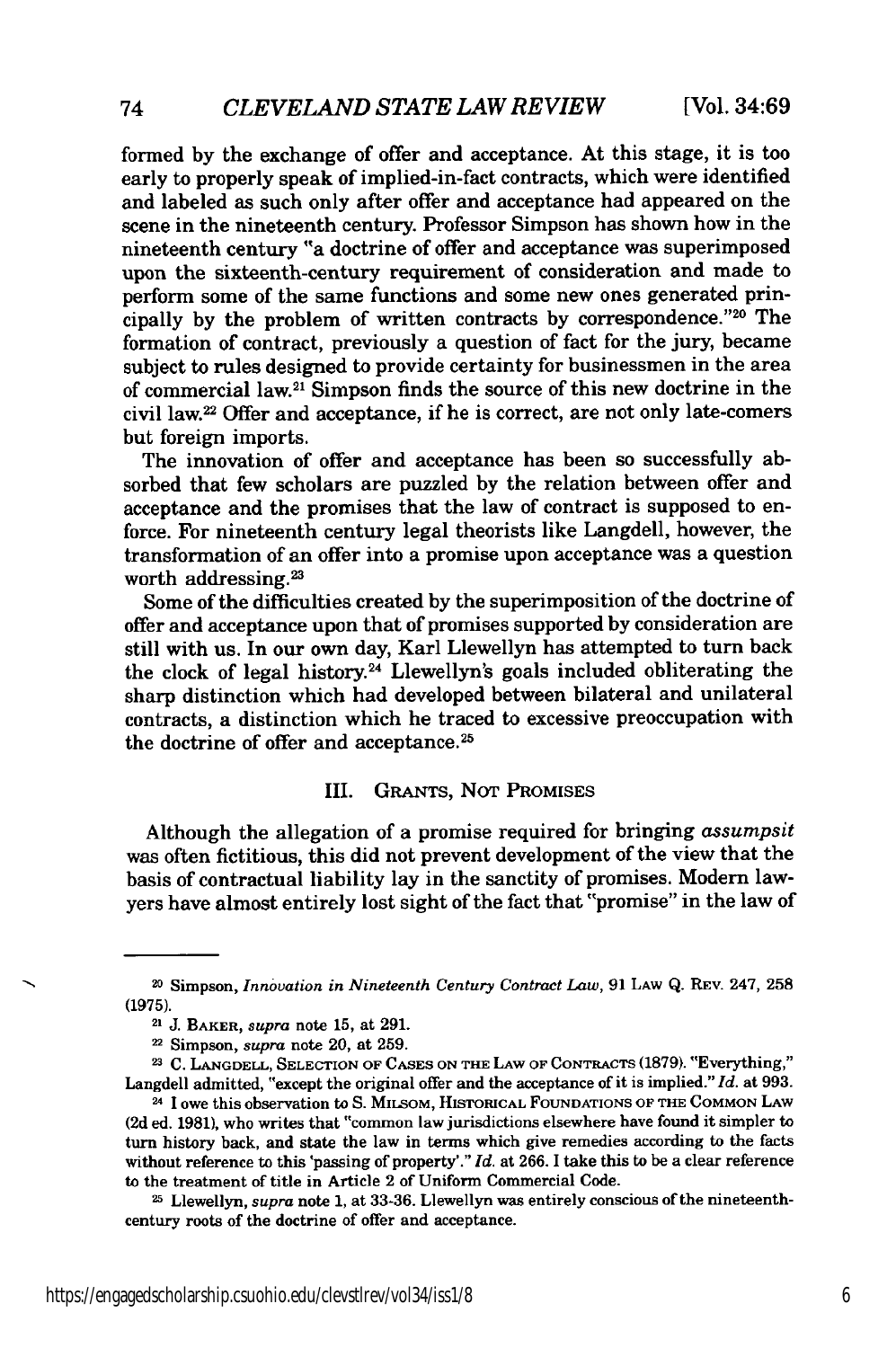contract is a term of art going back to *assumpsit.26* Associating contract with promise has become so strong that it is not rare to find "promise" used anachronistically with respect to the action of debt.<sup>27</sup> The basis of debt, however, was non-promissory. This feature is shared with the Islamic law of contracts.

The contract (and the word "contract" was a term of art used in conjunction with debt) that underlies the bringing of the debt action was not conceived by medieval lawyers as arising from an exchange of promises. It was not future-oriented as is our modern law. Simpson explains,

[t]his was not at all the way in which a consensual debt transaction was looked upon in the old law; such transactions were thought of as giving, granting or transferring a thing to the creditor. This 'thing', the debt, he could claim by writ of debt because the transaction had entitled him to it.<sup>28</sup>

So too, for the Muslim jurists, the exchange of offer and acceptance is not an exchange of promises, even implied promises. Offer and acceptance are understood as performatives, that is, as constitutive, dispositive utterances *(inshd').* For this reason, the law requires that both offer and acceptance be couched in the past tense to indicate finality, rather than in the future tense, which is promissory *(cida).2 9* Analyzing offer and acceptance as performatives is directly related to the notion that the parties are creating immediate entitlements in each other. In the case of sale, the property in the goods ordinarily passes to the buyer as soon as the contract is formed-that is, upon the exchange of offer and acceptance.

Unfortunately, the jurists do not dwell on the question of why the contract of sale operates as an immediate conveyance, nor on the larger question of why contracts are formed by performatives and not promises. Jurists appear to have regarded sale as synonymous with the transfer of title to goods. 30 Possibly, although this is only speculation, such a view of sales represents an Islamic transformation of pre-Islamic law.  $I<sub>j</sub>ab$ , the word for offer in Islamic law, seems to reflect a stage of law in which sales were effected by unilateral conveyances, perhaps by those mysterious formal acts, already mentioned, which were prohibited under Islam.<sup>31</sup> If this theory is correct, the verbal offer and acceptance of Islamic law repre-

**<sup>26</sup>** An exception was **E.** HARRIMAN, **ELEMENTS** OF **THE** LAW **OF** CONTRACTS 13-14 **(1896).** P.S. Atiyah has even gone so far as to suggest that legal usage sheds light on the institution of promising. *See* P.S. **ATIYAH,** PROMISES, MORALS **AND LAW** (1981).

**<sup>27</sup>***E.g.,* L. FULLER & M. **EISENBERG, BASIC CONTRACT** LAW 61 **(3d** ed. 1972). On this point, *see* J. **BAKER,** *supra* note 15, at 267.

**<sup>28</sup> A. SIMPSON,** *supra* note 14, at 79.

**<sup>29</sup>** 2 **CABDALLAH AL-MAWSILI, AL-IKHTIYAR LI-TACLIL** AL-MUKHTAR 4 (Cairo **1951).**

**<sup>30</sup>**2 AL-SHtRAZI, *supra* note 12, at **259.**

**<sup>31</sup>** This was already noted by Joseph Schacht. *See* Schacht, *Bay'* **in** ENCYCLOPEDIA OF ISLAM **(2d ed. 1960).**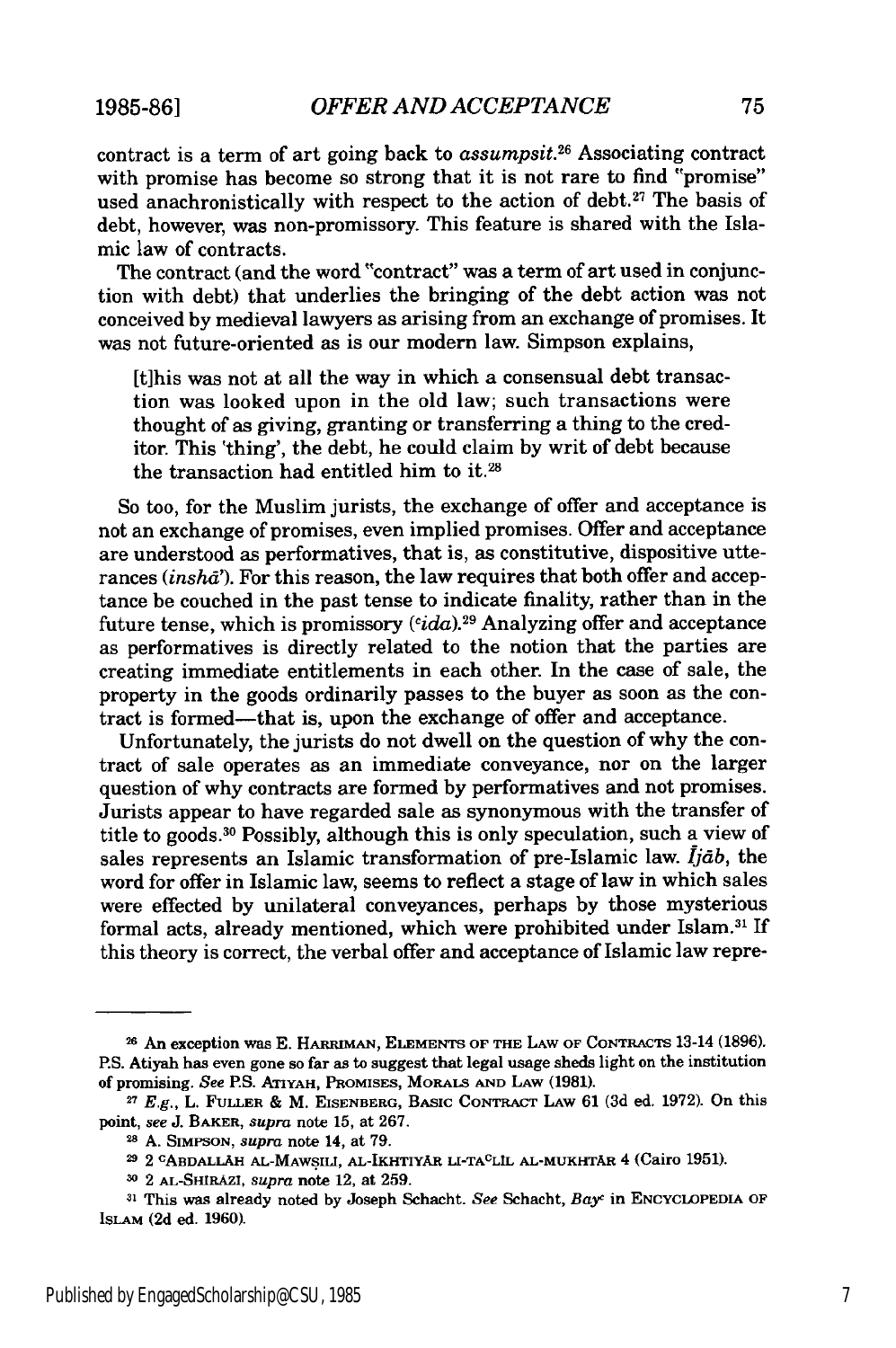sent the superimposition of a consensual view of sale on a system of formal conveyances. The conveyance *(jdb)* of the seller became an offer that would only have its traditional effect when coupled with an acceptance (*qabūl*). Words became fully capable and, in some instances, uniquely capable of effecting a transfer of property. An inherited understanding of sale, the paradigmatic contract, as necessarily involving a conveyance, would then have determined the way in which offer and acceptance were analyzed throughout the law of contract.

Apparently, consensualism and the passing of title were also features of the medieval common law of sale, the transactions enforced by the action of debt. Professor Milsom contends that consensualism was already a part of the law of sale in the fifteenth century.<sup>32</sup> According to Milsom, consensualism preceded the doctrine that property passed upon the formation of the contract. "The passing of property idea" arose as a means of rationalizing the enforceability of consensual sales,<sup>33</sup> although one effect was to retard the spread of consensualism generally. Consensualism, now understood in light of the passing of property, could not be extended to transactions in which there could be no question of property passing without a distinct conveyance, notably the sale of land.<sup>34</sup> If Milsom's account is correct, then the order of development in the common law is once again the inverse of that of Islamic law, in which consensualism was superimposed upon conveyancing.

#### IV. CONCLUSION

Offer and acceptance are the most obvious tokens of the commitment of Islamic law to consensualism. The repugnance of Islamic law for anything suggesting formalism even led a substantial number of Muslim jurists to reject the validity of implied-in-fact contracts. In so doing, they ended up espousing a sort of verbalism.<sup>35</sup> By contrast, offer and acceptance are late-comers to the common law of contract. Their roles in contract formation tell us relatively little about the underlying principles of our law of contract.

Although consensual, the Islamic contract is not promissory. It is not formed by an exchange of promises but by an exchange of grants, which may reflect a pre-Islamic stage in which sales were unilateral conveyances. The prohibition of aleatory contracts in Islamic law confirmed this tendency to confine transactions as much as possible to the here and

**<sup>32</sup>**Milsom, *Sale of Goods in the Fifteenth Century,* 77 **LAW** Q. REV. 257, 272 (1961).

**<sup>3</sup>***Id.* at 275.

<sup>3</sup>*Id.* at 283-84; S. **STOLJAR,** *supra* note **13,** at **26.**

**<sup>3</sup> C.** CARDAHI, **LA VENTE EN** DROIT COMPARE **OCCIDENTAL ET** ORIENTAL 44 (1968).